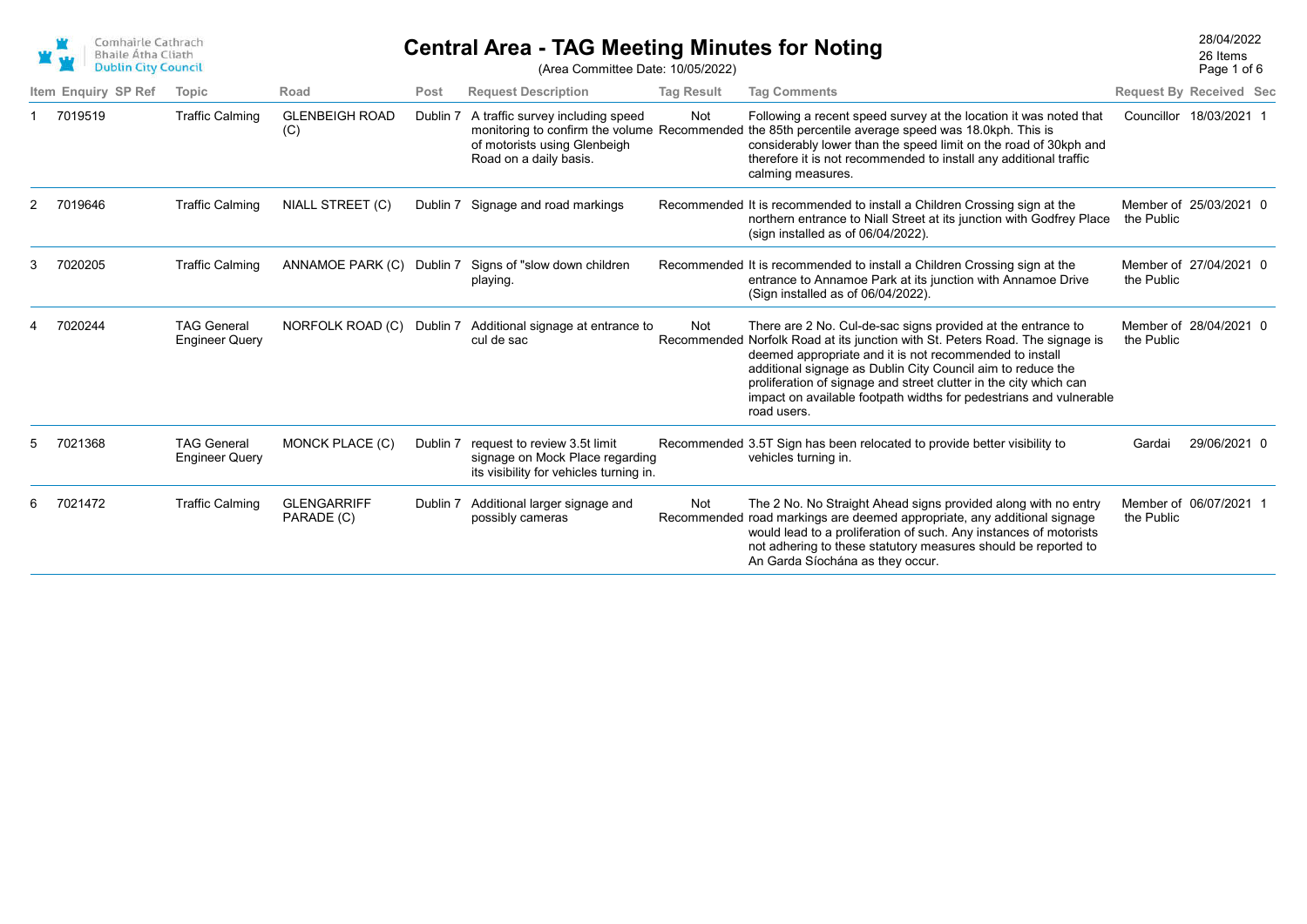|   | Comhairle Cathrach<br><b>Bhaile Átha Cliath</b><br><b>Dublin City Council</b> |                                      |                                                   |          | <b>Central Area - TAG Meeting Minutes for Noting</b><br>(Area Committee Date: 10/05/2022)      |                    |                                                                                                                                                                                                                                                                                                                                                                                                                                                                                                                                                                                                                                                                                                                                                                                                                                                                                                                                                                                                                                                                                                                                                                                                                                                                               |            | 28/04/2022<br>26 Items<br>Page 2 of 6 |
|---|-------------------------------------------------------------------------------|--------------------------------------|---------------------------------------------------|----------|------------------------------------------------------------------------------------------------|--------------------|-------------------------------------------------------------------------------------------------------------------------------------------------------------------------------------------------------------------------------------------------------------------------------------------------------------------------------------------------------------------------------------------------------------------------------------------------------------------------------------------------------------------------------------------------------------------------------------------------------------------------------------------------------------------------------------------------------------------------------------------------------------------------------------------------------------------------------------------------------------------------------------------------------------------------------------------------------------------------------------------------------------------------------------------------------------------------------------------------------------------------------------------------------------------------------------------------------------------------------------------------------------------------------|------------|---------------------------------------|
|   | Item Enquiry SP Ref                                                           | Topic                                | Road                                              | Post     | <b>Request Description</b>                                                                     | <b>Tag Result</b>  | <b>Tag Comments</b>                                                                                                                                                                                                                                                                                                                                                                                                                                                                                                                                                                                                                                                                                                                                                                                                                                                                                                                                                                                                                                                                                                                                                                                                                                                           |            | <b>Request By Received Sec</b>        |
|   | 7 7022801                                                                     | <b>TAG General</b><br>Engineer Query | <b>WILLIAM STREET</b><br>NORTH (C)                | Dublin 1 | safety                                                                                         |                    | requesting additional signage for Recommended It is recommended to add an additional No Entry Sign and No<br>Entry Road Markings on William Street North at its junction with<br>Charleville Mall.<br>With regards for the installation of a yellow box at the entrance to<br>Catherine Court, Yellow boxes are intended to prevent blocking of<br>junctions. Side road traffic flows should be significant. The<br>request is not recommended as the warrant has not been met and<br>such installation would lead to a proliferation throughout the city.<br>No Entry signage and road markings and a left turn sign are<br>provided at the exit from Catherine Court to prevent motorists<br>from taking a right turn onto Summerhill Parade. Any breach of<br>these statutory measures should be reported to An Garda<br>Síochána.<br>With regards to the crossing at William Street North/Summerhill<br>Parade junction. Buff tactile and a raised entry treatment is in<br>place to allow pedestrians to cross and traffic calm the junction. In<br>addition to this, double yellow lines are provided to keep the area<br>clear of parked vehicles. Any instances of illegal parking<br>obstructing a footpath should be referred to Dublin Street Parking<br>Services. | the Public | Member of 23/09/2021 1                |
| 8 | 7023794                                                                       | (Change Hours)                       | P&D/Permit Park SAINT VINCENT<br>STREET NORTH (C) |          | Dublin 7 Change of hours to Mon-Sun<br>7am to 24hr                                             | Awaiting<br>Survey | Recommended to extend the hours of the Pay & Display & Permit Member of 23/11/2021 0<br>Parking Scheme subject to a ballot of the residents.                                                                                                                                                                                                                                                                                                                                                                                                                                                                                                                                                                                                                                                                                                                                                                                                                                                                                                                                                                                                                                                                                                                                  | the Public |                                       |
|   | 7023842                                                                       | Parking<br><b>Restrictions</b>       | <b>SAINT BRIGID'S</b><br>ROAD LOWER (C)           | Dublin 9 | restrictions requested to prevent<br>random vehicles parking<br>obstructing car garage         | Not                | With regards to bollards, TAG will not install bollards on the<br>Recommended carriageway to prevent illegal parking.<br>With regards to placing double yellow lines, this is also not<br>recommended as Under The Road Traffic (Traffic & Parking)<br>Regulations, Section 36 paragraph(2) g;<br>"A vehicle shall not be parked in any place, position or manner<br>that will result in the vehicle obstructing an entrance or an exit for<br>vehicles to or from a premises, save with the consent of the<br>occupier of such premises;"<br>If there is any illegal parking in front of the garages the resident<br>can contact Parking Enforcement via<br>parkingenforcement@dublincity.ie or call Dublin Street Parking<br>Services on 01-6022500.                                                                                                                                                                                                                                                                                                                                                                                                                                                                                                                        | the Public | Member of 25/11/2021 0                |
|   | 10 7024298                                                                    | <b>Traffic Calming</b>               | CREMORE LAWN (C) Dublin 11 installation of Speed  |          | Bumbs/Ramps will discourage<br>speeding and will ensure that our<br>kids are safe on the road. | Not                | The criteria for installation of ramps include outline that the road<br>Recommended should have a straight run of at least 200m, and that traffic<br>volumes should exceed 60 vehicles per hour. As Cremore Lawn<br>does not have a straight run of 200m or over, and is also a<br>Cul-de-sac, it would not generate the traffic volumes to warrant<br>installation of speed ramps.                                                                                                                                                                                                                                                                                                                                                                                                                                                                                                                                                                                                                                                                                                                                                                                                                                                                                           | the Public | Member of 04/01/2022 0                |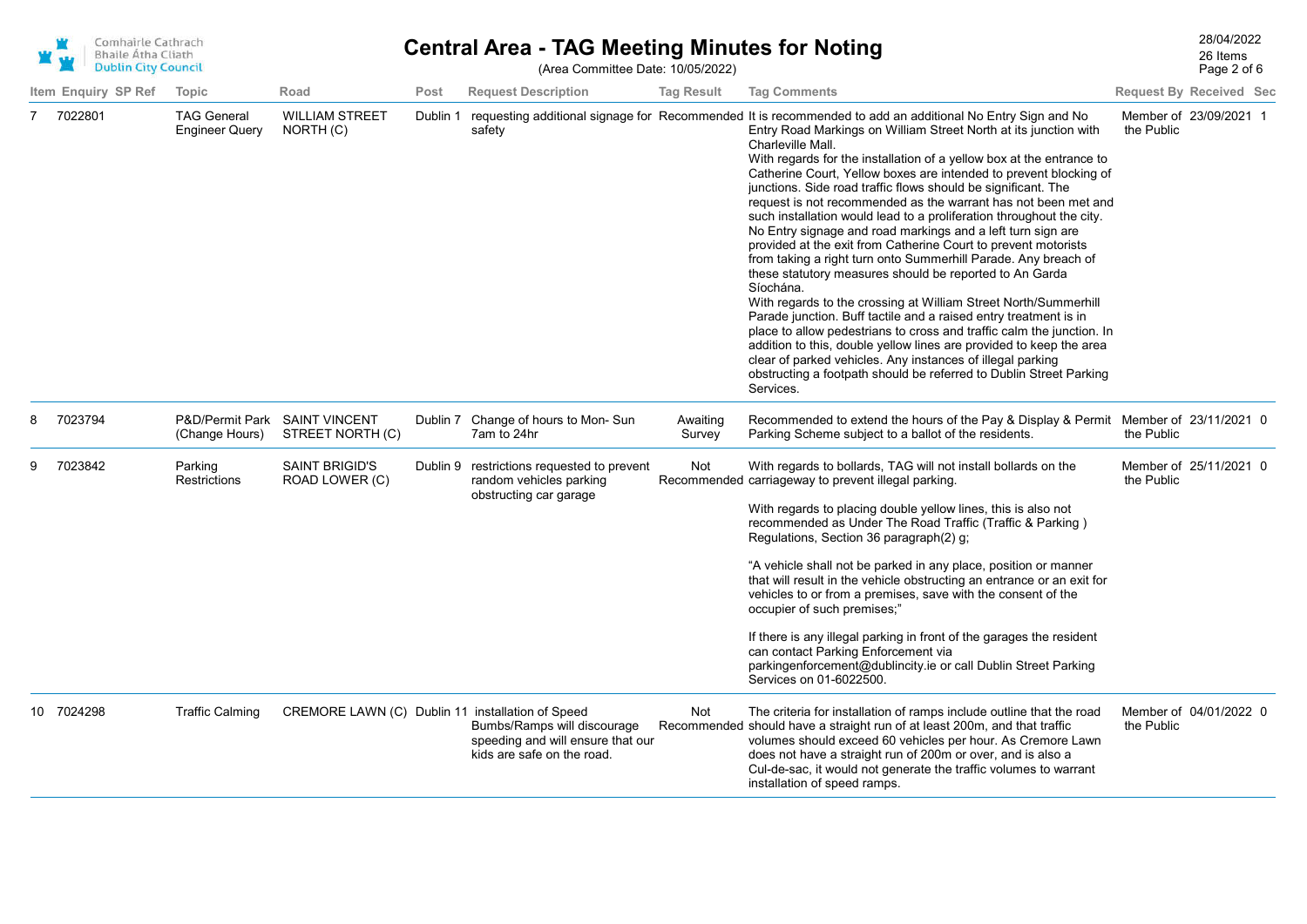

## 28/04/2022 **Central Area - TAG Meeting Minutes for Noting** (Area Committee Date: 10/05/2022)

Page 3 of 6 26 Items

|    | Item Enquiry SP Ref | Topic                                       | Road                           | Post | <b>Request Description</b>                                                                                                                                                   | <b>Tag Result</b> | <b>Tag Comments</b>                                                                                                                                                                                                                                                                                                                                                                                                                                                                                                                                                                                                                                                                                                                   |            | <b>Request By Received Sec</b> |
|----|---------------------|---------------------------------------------|--------------------------------|------|------------------------------------------------------------------------------------------------------------------------------------------------------------------------------|-------------------|---------------------------------------------------------------------------------------------------------------------------------------------------------------------------------------------------------------------------------------------------------------------------------------------------------------------------------------------------------------------------------------------------------------------------------------------------------------------------------------------------------------------------------------------------------------------------------------------------------------------------------------------------------------------------------------------------------------------------------------|------------|--------------------------------|
|    | 11 7025016          | <b>TAG General</b><br><b>Engineer Query</b> | <b>BOTANIC AVENUE</b><br>(C)   |      | Dublin 9 either change the double yellow<br>to a single yellow line, or make<br>that part of the road outside the<br>church a clearway except for<br>certain hours on Sunday | Not               | Following an inspection of the area it is noted that Botanic Road is Member of 18/02/2022 0<br>Recommended a main arterial route into the city and serves a bus and<br>emergency service route. The double yellow lines in front of the<br>church on Glasnevin Hill/Botanic Road have been in place for a<br>number of years to maintain traffic flow at the location. To provide<br>parking would disrupt traffic flow as motorists would cross into the<br>opposite lane and impact outbound traffic and the outbound cycle<br>lane. It would also disrupt cyclists travelling inbound as they<br>manoeuvre around parked vehicles. To that end, it is not<br>recommended to alter the road markings or signage at the<br>location. | the Public |                                |
|    | 12 7025281          | Disab Park Bay<br>Residential               | WESTERN WAY (C)                |      | Dublin 7 access required due to mobility<br>issues                                                                                                                           |                   | Recommended It is recommended to rescind Pay & Display & Permit Parking and Member of 03/03/2022 0<br>install a disabled parking bay on the south side of Western Way,<br>starting from a point 13m west of Public Lamp Standard 5 (start of<br>current P&D&PP), extending east for 6m.                                                                                                                                                                                                                                                                                                                                                                                                                                               | the Public |                                |
|    | 13 7025473          | Double Yellow<br>Lines                      | <b>DALCASSIAN</b><br>DOWNS (C) |      | Dublin 11 Double Yellow Lines outside<br>numbers 55 and 56.                                                                                                                  | Not               | Installation of double yellow lines or other parking restrictions are<br>Recommended not recommended as Under the Road Traffic (Traffic & Parking)<br>Regulations, Section 36 paragraph (2) g;<br>"A vehicle shall not be parked in any place, position or manner<br>that will result in the vehicle obstructing an entrance or an exit for<br>vehicles to or from a premises, save with the consent of the<br>occupier of such premises."                                                                                                                                                                                                                                                                                            | the Public | Member of 14/03/2022 0         |
|    |                     |                                             |                                |      |                                                                                                                                                                              |                   | Any issues of illegal parking should be reported to<br>parkingenforcement@dublincity.ie                                                                                                                                                                                                                                                                                                                                                                                                                                                                                                                                                                                                                                               |            |                                |
| 14 | 7025659             | P&D/Permit<br>Parking (Rescind) (C)         | <b>MONTPELIER HILL</b>         |      | 38 Montpelier Hill                                                                                                                                                           |                   | Dublin 7 Rescind Pay and Display outside Recommended Rescind pay and display and permit parking on the south side of<br>Montpellier Hill in front of No 38, starting from a point at Public<br>Lamp Standard No 6, extending east for 3.8m                                                                                                                                                                                                                                                                                                                                                                                                                                                                                            | the Public | Member of 29/03/2022 1         |
| 15 | 7025662             | <b>Traffic Calming</b>                      | DELVIN ROAD (C)                |      | Dublin 7 ramps or some other traffic<br>calming measures could be<br>installed on the road                                                                                   | Not               | The criteria for installation of traffic calming or ramps outline that<br>Recommended the road should have a straight run of at least 200m. As Delvin<br>Road does not have a straight run of 200m or over, it would not<br>warrant the installation of speed ramps. A school Zone has been<br>installed on the southern end of Delvin Road recently to warn<br>southbound motorists of the schools in the vicinity. A stop sign is<br>provided on the northern end of Delvin Road at its junction with<br>Fassaugh Road. A 3.5 Tonne sign is also in place at the entrance<br>to Devlin Road.                                                                                                                                        | Minister   | 29/03/2022 0                   |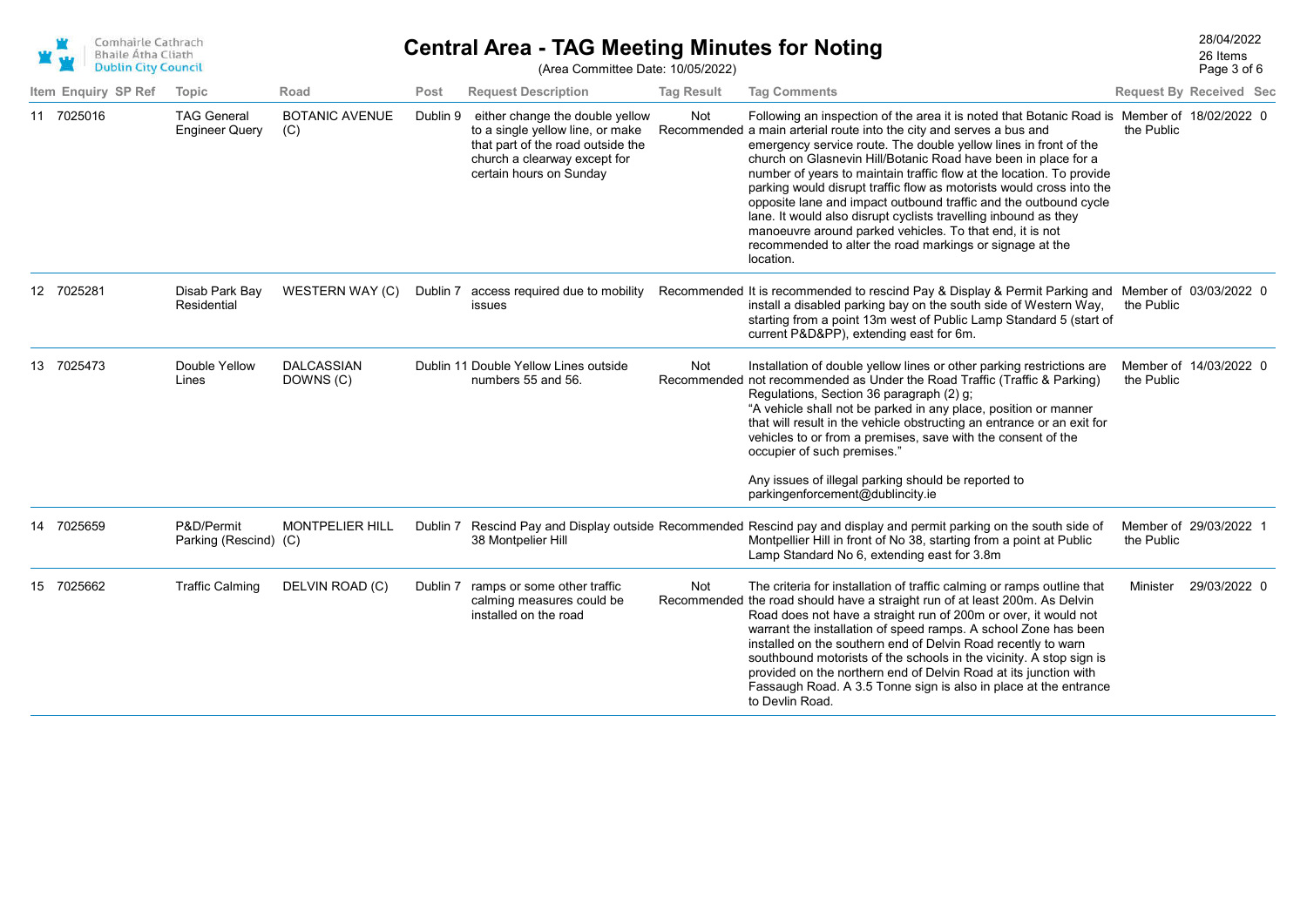| Comhairle Cathrach<br><b>Bhaile Átha Cliath</b><br><b>Dublin City Council</b> |       |                                 | <b>Central Area - TAG Meeting Minutes for Noting</b><br>(Area Committee Date: 10/05/2022) |                                                                                                 |                   |                                                                                                                                                                                                                                                                                                                                                                                                                                                                                                                                                                                                                                                                                                                                                                                                                                                                                                                                                                                                                                                                                       |          | 28/04/2022<br>26 Items<br>Page 4 of 6 |  |
|-------------------------------------------------------------------------------|-------|---------------------------------|-------------------------------------------------------------------------------------------|-------------------------------------------------------------------------------------------------|-------------------|---------------------------------------------------------------------------------------------------------------------------------------------------------------------------------------------------------------------------------------------------------------------------------------------------------------------------------------------------------------------------------------------------------------------------------------------------------------------------------------------------------------------------------------------------------------------------------------------------------------------------------------------------------------------------------------------------------------------------------------------------------------------------------------------------------------------------------------------------------------------------------------------------------------------------------------------------------------------------------------------------------------------------------------------------------------------------------------|----------|---------------------------------------|--|
| Item Enquiry SP Ref                                                           | Topic | Road                            | Post                                                                                      | <b>Request Description</b>                                                                      | <b>Tag Result</b> | <b>Tag Comments</b>                                                                                                                                                                                                                                                                                                                                                                                                                                                                                                                                                                                                                                                                                                                                                                                                                                                                                                                                                                                                                                                                   |          | <b>Request By Received Sec</b>        |  |
| 16 7025717                                                                    |       | (C)                             |                                                                                           | Bus Stop Markings and<br>associated signage, road<br>markings.                                  |                   | Bus Stop Marking PARKGATE STREET Dublin 8 As part of BusConnects C Spine, Recommended As part of BusConnects: Install a Bus Stop Sign (TFI), RUS 031<br>on the south side of Parkgate Street, Approximately 10.3 metres<br>east of Public Lamp Standard No. 30.<br>Install Bus Stop Markings, RRM 030 on the south side of<br>Parkgate Street, starting approximately 7.8 metres east of Public<br>Lamp Standard No. 30, Extending east by Approximately 26.5<br>metres.<br>Install Disabled Persons Parking Bay on the south side of<br>Parkgate Street, starting approximately 2.4 metres west of Public<br>Lamp Standard No. 30, extending east by approximately 7.3<br>metres.<br>Install "COACHES" road markings on the south side of Parkgate<br>Street, starting approximately 3.7 metres west of Public Lamp<br>Standard No. 30, extending west by approximately 15 metres.<br>Install "LOADING" road markings on the south side of Parkgate<br>Street, starting approximately 18.6 metres west of Public Lamp<br>Standard No. 30, extending west by approximately 16 metres. | Internal | 30/03/2022 0                          |  |
| 17 7025719                                                                    |       | Bus Stop Marking ARRAN QUAY (C) |                                                                                           | Dublin 7 As part of BusConnects: Bus<br>Stop Markings and associated<br>signage, road markings. |                   | Recommended As part of BusConnects: Install a Bus Stop Sign (TFI), RUS 031<br>on the north side of Arran Quay, Approximately 9.4 metres east of<br>Public Lamp Standard No. 28.<br>Install a Bus Stop Sign (TFI), RUS 031 on the north side of Arran<br>Quay, Approximately 3.3 metres west of Public Lamp Standard<br>No. 29.<br>Install Bus Stop Markings, RRM 030 on the north side of Arran<br>Quay, starting approximately 1.6 metres west of Public Lamp<br>Standard No. 29, Extending west by Approximately 36.5 metres.<br>Install a Bus Stop Sign (TFI), RUS 031 on the north side of Arran<br>Quay, Approximately 0.5 metres west of Public Lamp Standard<br>No. 27.<br>Install Bus Stop Markings, RRM 030 on the north side of Arran<br>Quay, starting approximately 2 metres east of Public Lamp<br>Standard No. 27, Extending west by Approximately 18 metres.                                                                                                                                                                                                           | Internal | 30/03/2022 0                          |  |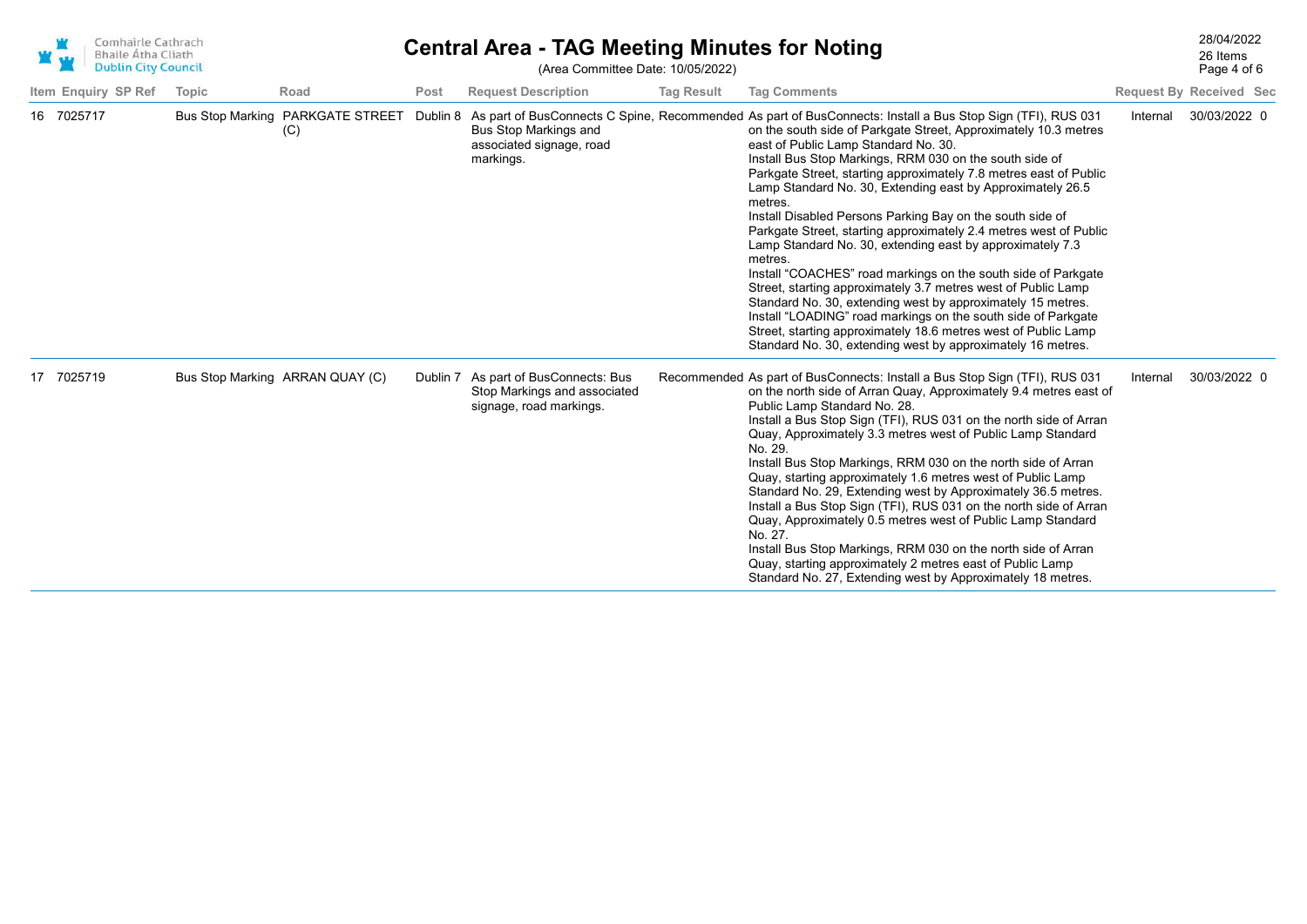|    | Comhairle Cathrach<br><b>Bhaile Átha Cliath</b><br><b>Dublin City Council</b> |                     |                                 |                                        | <b>Central Area - TAG Meeting Minutes for Noting</b> |                                                                | 28/04/2022<br>26 Items<br>Page 5 of 6 |                                                                                                                                                                                                                                                                                                                                                                                                                                                                                                                                                                                                                                                                                                                                                                                                                                                                                                                                                                                                                                                                                            |                                |                         |  |
|----|-------------------------------------------------------------------------------|---------------------|---------------------------------|----------------------------------------|------------------------------------------------------|----------------------------------------------------------------|---------------------------------------|--------------------------------------------------------------------------------------------------------------------------------------------------------------------------------------------------------------------------------------------------------------------------------------------------------------------------------------------------------------------------------------------------------------------------------------------------------------------------------------------------------------------------------------------------------------------------------------------------------------------------------------------------------------------------------------------------------------------------------------------------------------------------------------------------------------------------------------------------------------------------------------------------------------------------------------------------------------------------------------------------------------------------------------------------------------------------------------------|--------------------------------|-------------------------|--|
|    |                                                                               | Item Enquiry SP Ref | Topic                           | Road                                   | Post                                                 | <b>Request Description</b>                                     | <b>Tag Result</b>                     | <b>Tag Comments</b>                                                                                                                                                                                                                                                                                                                                                                                                                                                                                                                                                                                                                                                                                                                                                                                                                                                                                                                                                                                                                                                                        | <b>Request By Received Sec</b> |                         |  |
|    | 18 7025720                                                                    |                     |                                 | Bus Stop Marking BACHELORS WALK<br>(C) | Dublin 1                                             | Bus Stop Markings and<br>associated signage, road<br>markings. |                                       | As part of BusConnects C spine: Recommended As part of BusConnects: Install a Bus Stop Sign (TFI), RUS 031<br>on the north side of Bachelors Walk, Approximately 19.2 metres<br>east of Public Lamp Standard No. 63.<br>Install a Bus Stop Sign (TFI), RUS 031 on the north side of<br>Bachelors Walk, Approximately 3 metres west of Public Lamp<br>Standard No. 63.<br>Install Bus Stop Markings, RRM 030 on the north side of<br>Bachelors Walk, starting approximately 21.7 metres east of Public<br>Lamp Standard No. 63, Extending west by Approximately 54.3<br>metres.<br>Install a Bus Stop Sign (TFI), RUS 031 on the north side of<br>Bachelors Walk, Approximately 1 metre west of Public Lamp<br>Standard No. 62.<br>Install a Bus Stop Sign (TFI), RUS 031 on the north side of<br>Bachelors Walk, Approximately 17.2 metres east of Public Lamp<br>Standard No. 61.<br>Install Bus Stop Markings, RRM 030 on the north side of<br>Bachelors Walk, starting approximately 1.5 metres east of Public<br>Lamp Standard No. 62, Extending west by Approximately 36.5<br>metres. | Internal                       | 30/03/2022 0            |  |
| 19 | 7025724                                                                       |                     | Bus Stop Marking INN'S QUAY (C) |                                        |                                                      | Bus Stop Markings and<br>associated signage, road<br>markings. |                                       | Dublin 7 As part of BusConnetcs C Spine: Recommended As part of BusConnects: Install a Bus Stop Sign (TFI), RUS 031<br>on the north side of Inns Quay, Approximately 13.7 metres east of<br>Public Lamp Standard No. 40.<br>Install a Bus Stop Sign (TFI), RUS 031 on the north side of Inns<br>Quay, Approximately 9 metres east of Public Lamp Standard No.<br>41.<br>Install Bus Stop Markings, RRM 030 on the north side of Inns<br>Quay, starting approximately 11.5 metres east of Public Lamp<br>Standard No. 41, Extending west by Approximately 36 metres.<br>Install a Bus Stop Sign (TFI), RUS 031 on the north side of Inns<br>Quay, Approximately 9.2 metres east of Public Lamp Standard<br>No. 38.<br>Install Bus Stop Markings, RRM 030 on the north side of Inns<br>Quay, starting approximately 11.7 metres east of Public Lamp<br>Standard No. 38, Extending west by Approximately 18 metres.                                                                                                                                                                           | Internal                       | 30/03/2022 0            |  |
|    | 20 7025759                                                                    |                     | Stop Sign                       | SKREEN ROAD (C)                        |                                                      | Navan Road.                                                    |                                       | Dublin 7 on Skreen Road at junction with Recommended It is recommended to install a stop sign with associated road<br>markings on Skreen Road at its junction with Navan Road.                                                                                                                                                                                                                                                                                                                                                                                                                                                                                                                                                                                                                                                                                                                                                                                                                                                                                                             |                                | Councillor 31/03/2022 0 |  |
|    | 21 7025793                                                                    |                     | Bus Stop Marking NORTH WALL     | AVENUE (C)                             |                                                      | Markings and associated<br>signage/ road markings.             |                                       | Dublin 1 As part of BusConnex Bus Stop Recommended As part of BusConnects: Install a Bus Stop Sign (TFI), RUS 031<br>on the west side of North Wall Avenue, approximately 17.6<br>metres north of Public Lamp Standard No. 13.<br>Install Bus Stop Markings, RRM 030 on the west side of North<br>Wall Avenue, starting approximately 17.6 metres north of Public<br>Lamp Standard No. 13, extending south by approximately 26.6<br>metres.<br>Install Disabled Persons Parking Bay on the east side of North<br>Wall Avenue, starting approximately metres west of Public Lamp<br>Standard No. 14, extending west by approximately 5.8 metres.                                                                                                                                                                                                                                                                                                                                                                                                                                            | Internal                       | 04/04/2022 0            |  |